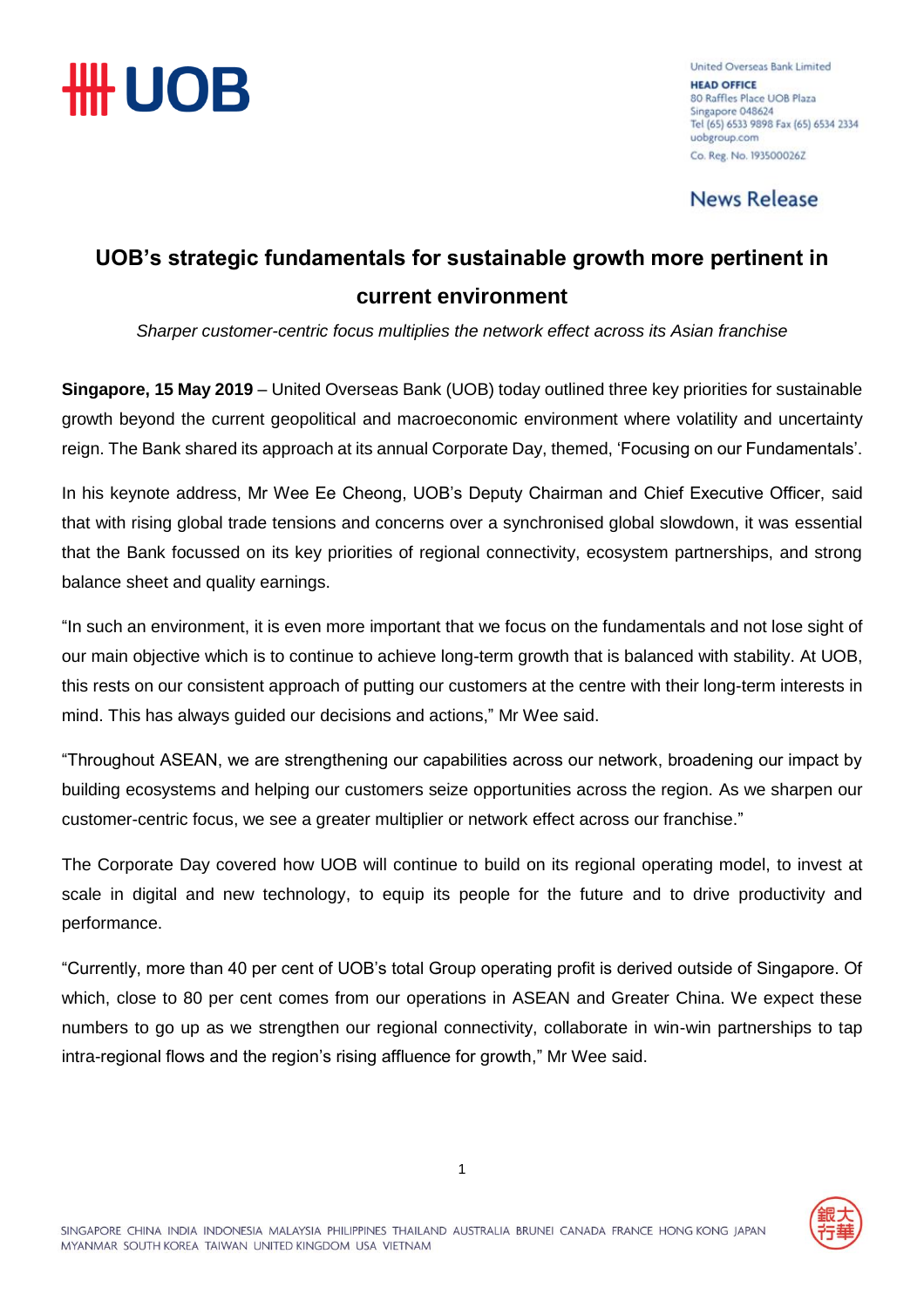# **\HH UOB**

### **The strength of UOB's regional connectivity**

Mr Wee also addressed how the Bank's regional franchise best positioned it to seize ASEAN's huge potential<sup>1</sup>.

"Our deep local knowledge, sector expertise and network across ASEAN and Greater China enable us to help our customers connect the dots and navigate the complexities in this diverse landscape," Mr Wee said.

"For example, in 2018 alone, we helped more than 500 companies realise their expansion ambitions across the region through UOB's extensive network. This is set against rising cross-border revenue in Asia, with an expected market potential of around S\$40 billion in 2020."

New business flows into Southeast Asia are very likely given the escalation in global trade tensions. More businesses are expected to diversify their supply chains into ASEAN and for local suppliers to benefit from that shift of orders into the region. In this regard, UOB is also well positioned to help its customers capture this opportunity for growth.

### **Deepening Customer Engagement and Forging Ecosystem Partnerships**

Given ASEAN's prospects<sup>2</sup>, the Bank has continued to make significant investments in developing its digital capabilities to make banking simpler, smarter and safer across all its network.

"Throughout the region, we have invested in an omni-channel approach: engaging our customers across a range of touchpoints that best suit them – offline or online, physical or digital or a combination. This is because we know that digital is not the only way that our customers want to be served."

The impact of UOB's omni-channel approach is enhanced by the ecosystems which the Bank has forged with like-minded partners for the customer's benefit; thereby generating increasing value for all the parties involved.

<sup>&</sup>lt;sup>2</sup> With a population of 640 million people, ASEAN has one of the world's fastest and youngest growing bases of affluent consumers. Currently, 60 per cent of ASEAN's population is under 35 years old. Source: Macrobond, UOB Global Economics and Markets Research.



 $\overline{a}$ <sup>1</sup> ASEAN is the fifth largest economy in the world and its gross domestic product is expected to more than double by 2030. Source: Macrobond, UOB Global Economics and Markets Research.